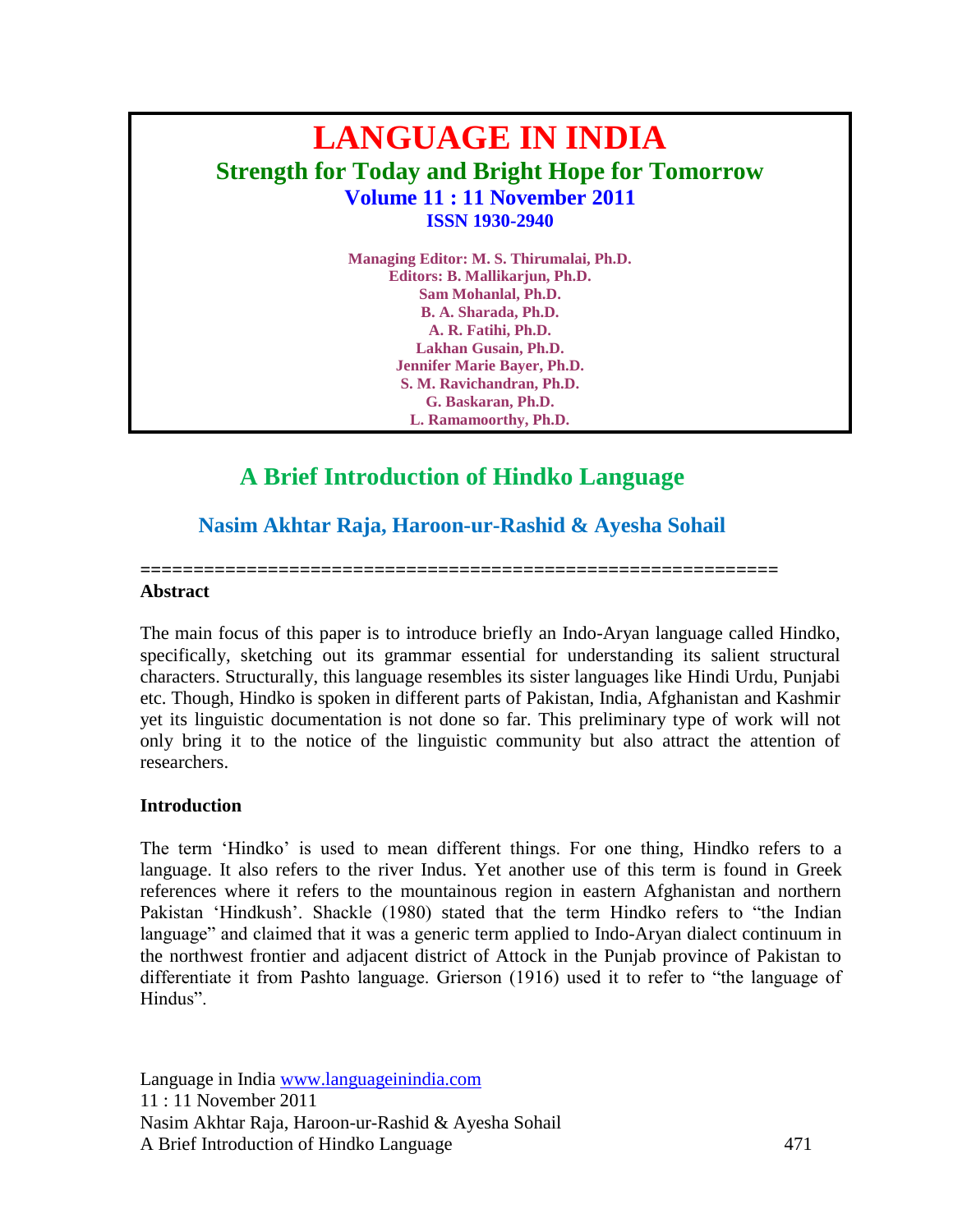The term "Hindki" is mostly used to refer to a speaker of Hindko language (Shackle, 1980). Rensch (1992) claimed that in popular usage Hindko may refer to language as it was frequently used in old literature. The Imperial Gazetteer of India (1905) for North West Frontier Province (NWFP) (now called 'Khyber Pakhtunkhwa Province' (KPP)) refers to the language as 'Hindki'. Briefly speaking, the term 'Hindko' refers to language. This is also supplemented by the linguistic classifications and surveys conducted in regard with language issues such as Linguistic Survey of India (LSI) by Grierson (1916) and Socio-linguistic Survey of Northern Pakistan by Rensch (1992).

## **The Language Family**

Generally, linguists find Hindko related to Lahnda sub group of Indo- Aryan languages that branch off Indo-Iranian languages. Under this view, Hindko belongs to Indic sub group of Indo European languages. Grierson (1916) as quoted in Rensch (1992) treated Hindko as a dialect of "Lahnda", a term he used to refer to a sub group of languages spoken in Western Punjab and adjoining territories. According to his classification Lahnda group of languages is further divided into three sub-groups which are Southern, North-Western and North-Eastern. Hindko belongs to North-Western Lahnda group along with Dhani and Sawain. There are certain claims in regard with the origin of Hindko and its affinity with other languages that support the classification of Hindko as a language related to Lahnda sub group of Indo-Aryan languages. For instance, many historians claim that during the pre-Islamic era, the language of masses was refined by the ancient grammarian Panini, who documented the rules of an ancient language Sanskrit which was used principally for Hindu scriptures. Meanwhile, the vernacular languages of the masses called Prakrits developed into many languages and dialects which spread over the northern parts of South Asia. Hindko is believed to be akin to Prakarits. It shows close affinity to Lahnda sub group of Indo-Aryan tongues.

Ahmed (2008) argued that Hindko is one of the oldest languages of the Subcontinent as its earliest appearances are found in 1500 BC which are the Hindko words found in Vedic language. He maintained that there is an enormous affinity of Hindko with Siraiki, Gojri and Kohistani as these languages are structurally alike. The languages like Siraiki, Gojri and Kohistani are Indo-Aryan Languages. However, some linguists like Verma (1936) expressed concerns over the term "Lahnda" considering it only a relative term that signifies a direction from the standpoint of Punjabi speakers.

Shackle (1980), on the other hand, disagrees with the classification of languages put under Lahnda. He, ignoring the Hindko of Hazzara division, for unknown reasons, proposed a classification which includes six varieties under the label "Common Punjabi" which is on the basis of commonness of the languages. Under this classification, the dialects of Hindko are placed in different categories. For instance, the variety A is labeled as Hindko proper which includes Avankari, Ghebi, Attock-Haripur Hindko and Kohat Hindko while variety B is Peshawar Hindko. He himself admitted that the various forms called Hindko have been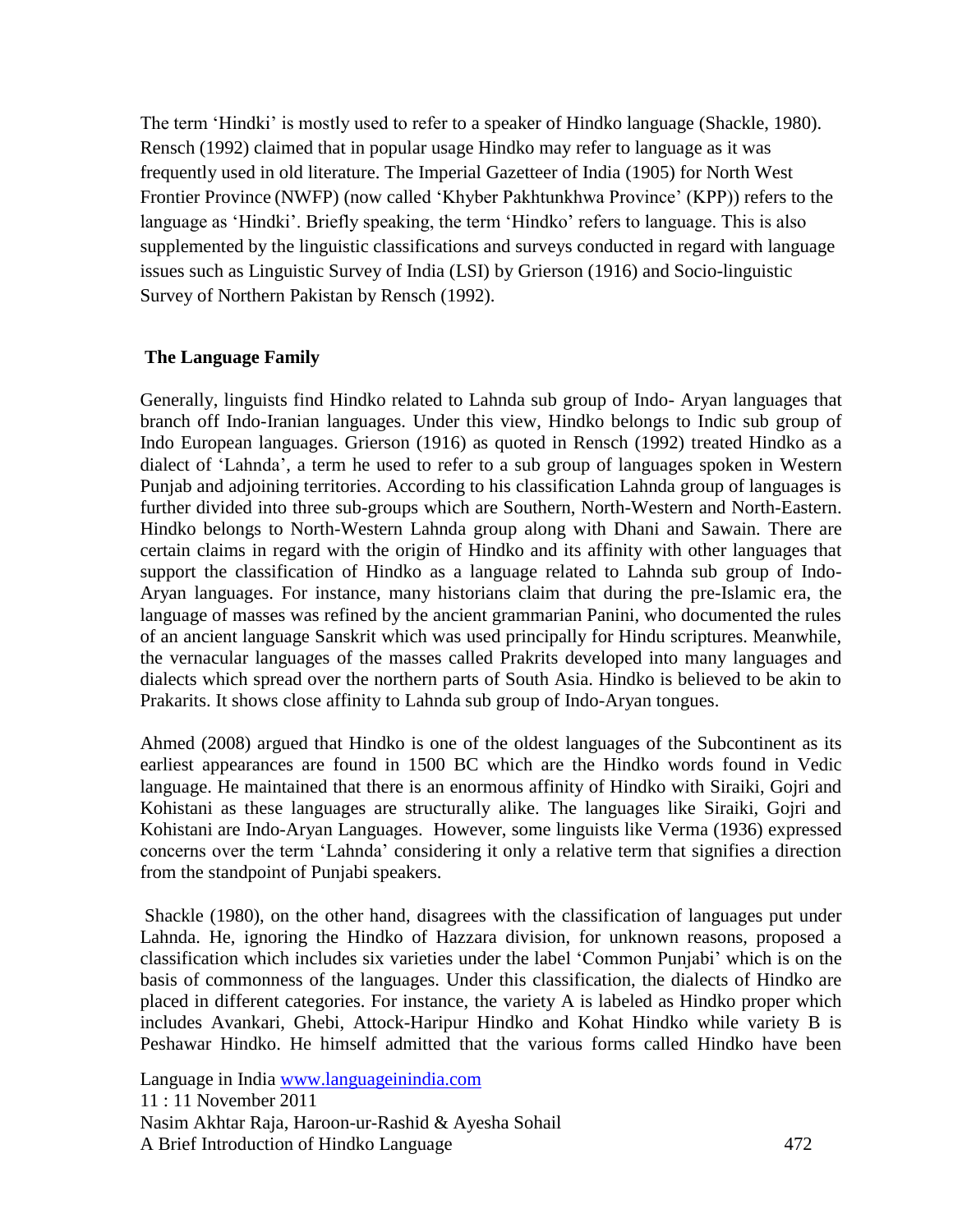difficult to classify due to a wide geographic range, linguistic divergence and some convergence with Punjabi which is classified in central group (1979, 1980).

Rensch (1992) also attributes dialectal variation among the varieties of speech called Hindko to their geographic location. He tested the mutual intelligibility (Applying different tests of lexical similarity and reported that "the dialects of rural Peshawar and Talagang are the most widely understood of the dialects tested; Balakot is the least widely understood". Shackle"s classification is problematic in different senses. Firstly, he himself is confused in placing different dialects under any one category. Secondly, he assigns different categories to different dialects of Hindko where as it is quite uncommon as dialectal variations are natural to languages. Thirdly, he ignores a significant part of Hazara division which is the main Hindko speaking belt in KPP. Finally, his classification is not supported by any other corner as Grierson"s.

Addleton (1986) states that a number of Punjabi dialects developed with the passage of time and attained the status of languages such as Siraiki and Hindko were recognized as separate languages in the 1981 census. Briefly speaking, Hindko is generally regarded as related to Lahnda sub group of Indo- Aryan languages that branch off Indo-Iranian languages.

## **Hindko Speakers**

The native speakers of Hindko are found in various parts of Pakistan, Afghanistan and India. The majority of the speakers live in Khyber Pakhtunkhwa province (KPP) of Pakistan. Addleton (1986), on the basis of 1981 census, states that "Hindko is the most significant linguistic minority in the NWFP represented in nearly one fifth (18.7%) of the province's total household". He reported that 92.3% of the population in Abbottabad district, 46.8% in Mansehra, 6.9% in Peshwar and 10.4% people in Kohat speak Hindko as their native language. In addition, there is a considerable number of Hindko speakers living in the adjacent areas of the Punjab province like Attock, Murree, etc. He further reported that 2.4% of the total population of Pakistan speaks Hindko as their native language.

The dominant majority of Hindko speakers live in rural areas. Some Hindko speakers are also found in Northern India, as at the time of partition, many Hindu Hindko speakers migrated to India. They are preserving their language and passing it on to their children as reported in "Daily Times-Hindu-Hindkowans at partition of India" (nd).

Hindko speakers, mostly Hindus, are also found in Afghanistan, where they are known as Hindkis.

As far as the Kashmir region in Pakistan is concerned, the Hindko speakers are found in Muzaffarabad district which is adjacent to Hazara division. There is a great number of Hindko speakers in this area along with speakers of Kashmiri and Gojri. Surprisingly, the surveys conducted in connection with Hindko language, so far, did not include this area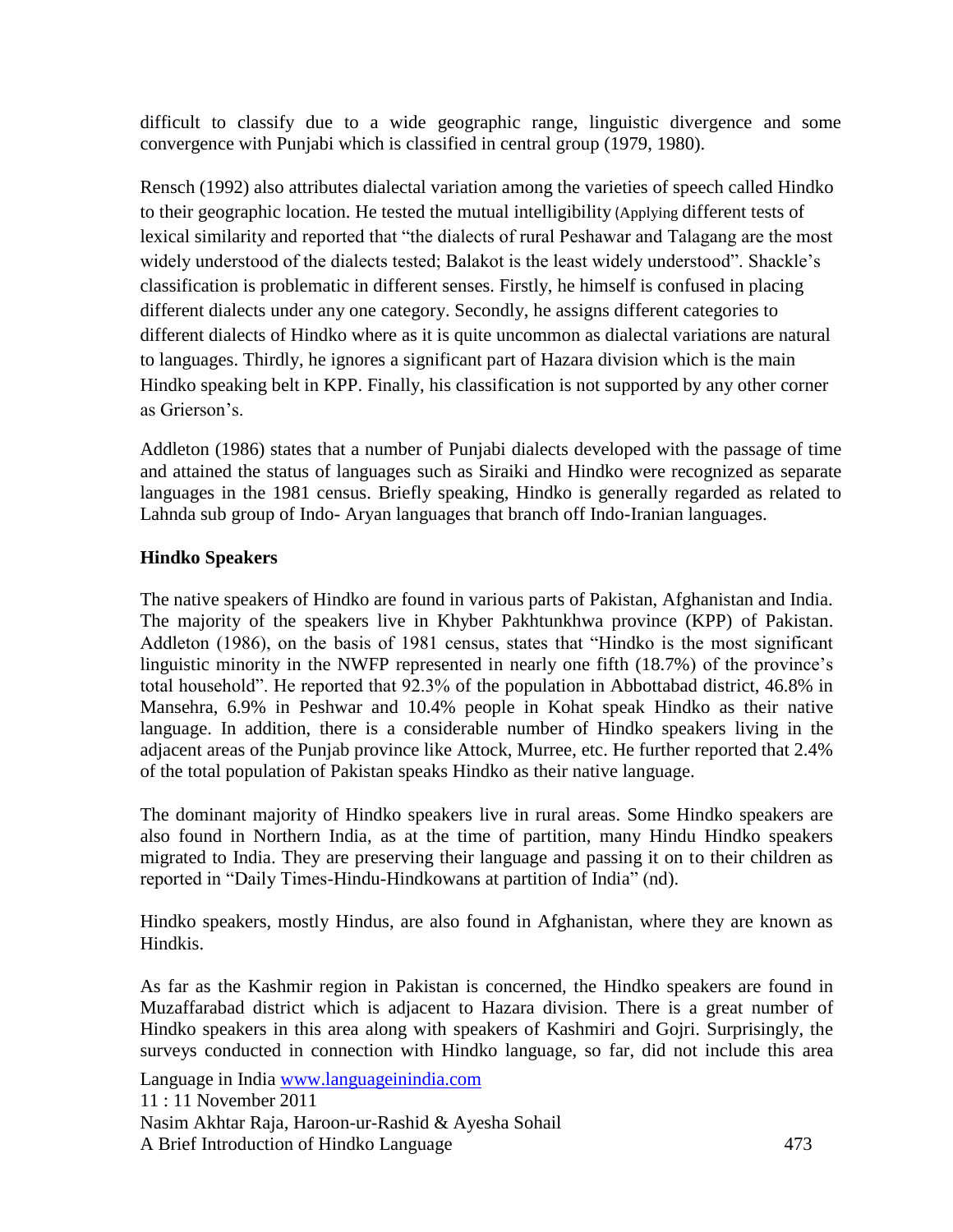even though a majority of Hindko speakers live here. However, this area is acknowledged as a Hindko speaking area by different websites and the public.

The Hindko speakers belong to a diverse ethnic background. Rensch (1992) asserts that "a large number of Hindko speakers in Hazara division are Pashtoons". Some of them speak it as their mother tongue and others as a second language. Among the native speakers are Tahir Kheli, Yousafzai, Jaduns and Tarins which are Pashtoon tribes. There are non-Pashtoons tribes too, who speak Hindko as their mother tongue, including Saiyids, Mughals, Turks, Quershis and Avans. Even in "Jammun a significant number of Gojars have adopted Hindko as their first language' (Sociolinguistic Survey of Northern Pakistan: Vol. 3; P:11). All these non-Pashtoon tribes come from different ethnic backgrounds. Similar situation exists in Muzaffarabad, where the native Hindko speakers belong to different ethnic groups such as Saiyids, Mughals, Rajas, Avans, and some Kashmiris.

## **Research Work**

So far, Hindko has not received any significant linguistic attention. Grierson"s survey provides some information from its location and language family perspective. Awan (1994) also acknowledges that Hindko dialect got a brief mention in this survey. Addleton"s (1986) work focuses on its classification, speaking area and number of speakers. The survey by Rensch (1992) is different from its predecessors in that it focuses on Hindko dialects from the point of view of their lexical similarities/differences and mutual intelligibility. Ahmed (2008) regrets Hindko"s absence as part of any linguistic or non-linguistic corner. However, recently, some attention has been paid since the establishment of Gandara Hindko Board which was established in 1993 for the promotion and preservation of Hindko language. So far, the focus of this organization is on literature. The scant linguistic contribution is in the form a dictionary and Awan"s work "The Phonology of the Verbal Phrase in Hindko", which primarily is his Ph. D. thesis in book form.

## **The Structure of Hindko**

The linguistic structure of Hindko resembles the several other Indo Aryan languages like Hindi, Urdu, Punjabi, Pushto, etc. This subsection presents a brief description of Hindko word order, agreement, case marking, morphology and sound system that compose its structure. However, the discussion is limited to some salient features of each of these as the purpose is to provide an overview of Hindko language.

## **Word Order**

The word order of Hindko is quiet flexible due to its elaborate case system. However, the canonical word order in Hindko, like Urdu and Punjabi, is SOV. This is illustrated in (1).

Following Bhatia (1993) and Akhtar (2000), the orthographic transcription used in this study represents gemination by two consonants, long vowels, which have their counterpart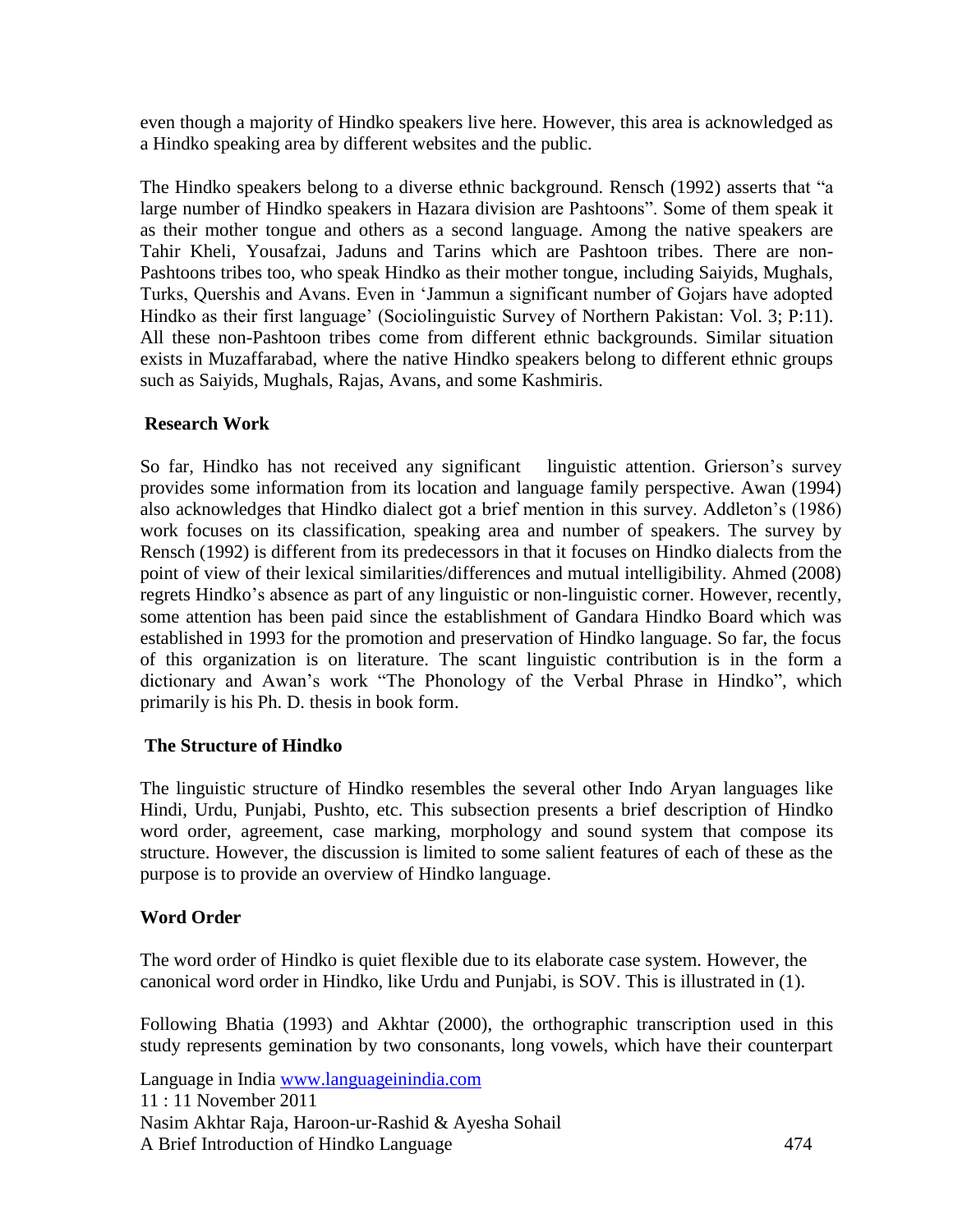short vowels (a, u and i), by two vowels and the nasal vowels either by a single vowel along with the nasal consonant 'n' or a single vowel with the symbol of nasalization over it, when used as a morpheme. In order to differentiate some phonemes from each other, consonantal

pairs of capital and small letters are used as  $\frac{d}{dx}$ ,  $\frac{d}{dx}$  and  $\frac{d}{dx}$  are represented with capitals in contrast with  $/d/$ ,  $/t/$  and  $/r/$  with small letters.

| (1) | a. nasim-ne         | KaTaab         | paRii.         |
|-----|---------------------|----------------|----------------|
|     | Nasim-ERG           | book.3.s.F.NOM | read -PST      |
|     | S                   | Ob             | Vr             |
|     | (Nasim read a book) |                |                |
|     | b. kaTaab           | nasim-ne       | paRii          |
|     | book.3.s.F.NOM      | Nasim-ERG      | read -PST      |
|     | Ob                  | S              | Vr             |
|     | (Nasim read a book) |                |                |
|     | c. paRii            | nasim-ne       | kaTaab         |
|     | read -PST           | Nasim-ERG      | book.3.s.F.NOM |
|     | Vr                  | S              | Ob             |
|     | (Nasim read a book) |                |                |
|     | d. nasim-ne         | paRii          | kaTaab         |
|     | Nasim-ERG           | read – past    | book.3.s.F.NOM |
|     | S                   | Vr             | Ob             |
|     | (Nasim read a book) |                |                |

Though a constituent can occupy different positions in a structure, the canonical and unmarked word order is represented by (1) a. Other possibilities with non-canonical marked word order, given in (1) b-d have discourse effects. Basically, case markers with arguments help to identify function of the constituent in the sentence as the marker 'ne' does in the above given illustrations. Another ergative marker in Hindko is 'sun' which can replace 'ne'.

In a dative construction, the dative argument usually precedes the direct object, though other possibilities exist in regard with its position as shown in (2):

| 2. | a. nasim-sun                                             | $nadeem-nu$             | golii                                |       | diTii    |     |
|----|----------------------------------------------------------|-------------------------|--------------------------------------|-------|----------|-----|
|    | nasim-ERG                                                | nadeem-DAT              | ball-3.s.F.NOM                       |       | give-PST |     |
|    | (Nasim gave Nadeem a ball.)                              |                         |                                      |       |          |     |
|    | b. nadeem-nu $\square$<br>diTii                          | nasim-sun               | golii                                |       |          |     |
|    | nadeem-DAT                                               | nasim-ERG               | ball-3.s.F.NOM                       |       | give-PST |     |
|    | (Nasim gave Nadeem a ball.)                              |                         |                                      |       |          |     |
|    | c. nasim-sun<br>nasim-ERG<br>(Nasim gave Nadeem a ball.) | golii<br>ball-3.s.F.NOM | $n$ adeem-nu $\square$<br>nadeem-DAT | diTii | give-PST |     |
|    | Language in India www.languageinindia.com                |                         |                                      |       |          |     |
|    | $11:11$ November 2011                                    |                         |                                      |       |          |     |
|    | Nasim Akhtar Raja, Haroon-ur-Rashid & Ayesha Sohail      |                         |                                      |       |          |     |
|    | A Brief Introduction of Hindko Language                  |                         |                                      |       |          | 475 |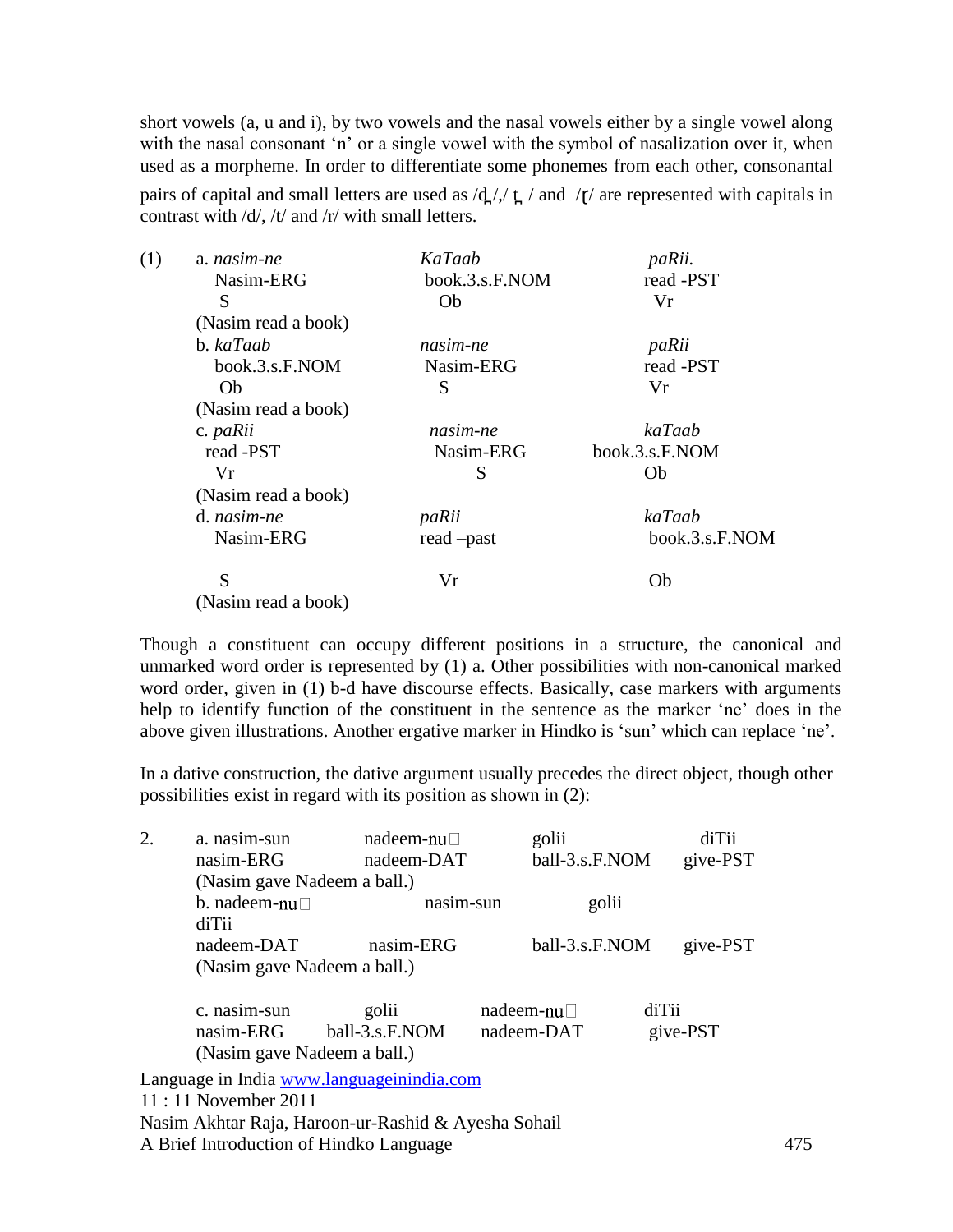| d. nasim-sun                | diTii    | golii          | $nadeem-nu$ |
|-----------------------------|----------|----------------|-------------|
| nasim-ERG                   | give-PST | ball-3.s.F.NOM | nadeem-DAT  |
| (Nasim gave Nadeem a ball.) |          |                |             |

All the illustrations in (1) b-d and (2) b-d demonstrate that the word order of Hindko is quite flexible due to its comprehensive case system. To some extent, the above given illustrations also hint out the exhaustiveness of the case system used in Hindko.

## **Case Markers**

As mentioned above, Hindko, like Punjabi, employs a detailed case system. Mostly, Nominal and noun phrases are overtly case- marked for the syntactic or semantic functions they perform. The markers, mostly used, that indicate the grammatical or semantic function of the nominal or the noun phrase are listed below (The list is not an exhaustive one as it includes only the frequently/commonly used markers.)

:

|                | <b>Case Marker</b>         | Case         | <b>Function</b> |
|----------------|----------------------------|--------------|-----------------|
| a.             | $-ne/sun$                  | ergative     | subject         |
| b.             | -ø                         | nominative   | subject/object  |
| $\mathbf{C}$ . | $-nu$                      | accusative   | object          |
| d.             | $-nu\square$               | dative       | subject/object  |
| e.             | $-kolo$ $\Box$ /thi $\Box$ | instrumental | subject/oblique |
| f.             | -te/uutaa                  | locative     | subject/oblique |
| g.             | -daa/de/dii/dia□           | genitive     | subject/object  |

### **Agreement**

The agreement pattern in Hindko, like Urdu and Punjabi, is quiet complex. The main verb agrees with one of its argument in gender and number. The main verb agrees with the subject and number, if the latter is nominative as illustrated in (3) to (4):

| (3) | a. nandaa                               | nazam                                               | likhDaa       | hai.    |     |
|-----|-----------------------------------------|-----------------------------------------------------|---------------|---------|-----|
|     | boy.M-NOM                               | poem.3.s. M-NOM                                     | write-PRES. M | be-PRES |     |
|     | (The boy writes a poem.)                |                                                     |               |         |     |
|     | b. kuuRii                               | nazam                                               | likhDii       | hai.    |     |
|     | girl.F-NOM                              | $poem.3.s. F-NOM$                                   | write-PRES. F | be-PRES |     |
|     | (The girl writes a poem.)               |                                                     |               |         |     |
| (4) | a nande                                 | nazam                                               | likhDe        | hain    |     |
|     | boys.PL-NOM                             | poem.3.s. M-NOM write-PRES. M-PL be-PRES.M-PL       |               |         |     |
|     | (The boys write a poem.)                |                                                     |               |         |     |
|     |                                         | Language in India www.languageinindia.com           |               |         |     |
|     | $11:11$ November 2011                   |                                                     |               |         |     |
|     |                                         | Nasim Akhtar Raja, Haroon-ur-Rashid & Ayesha Sohail |               |         |     |
|     | A Brief Introduction of Hindko Language |                                                     |               |         | 476 |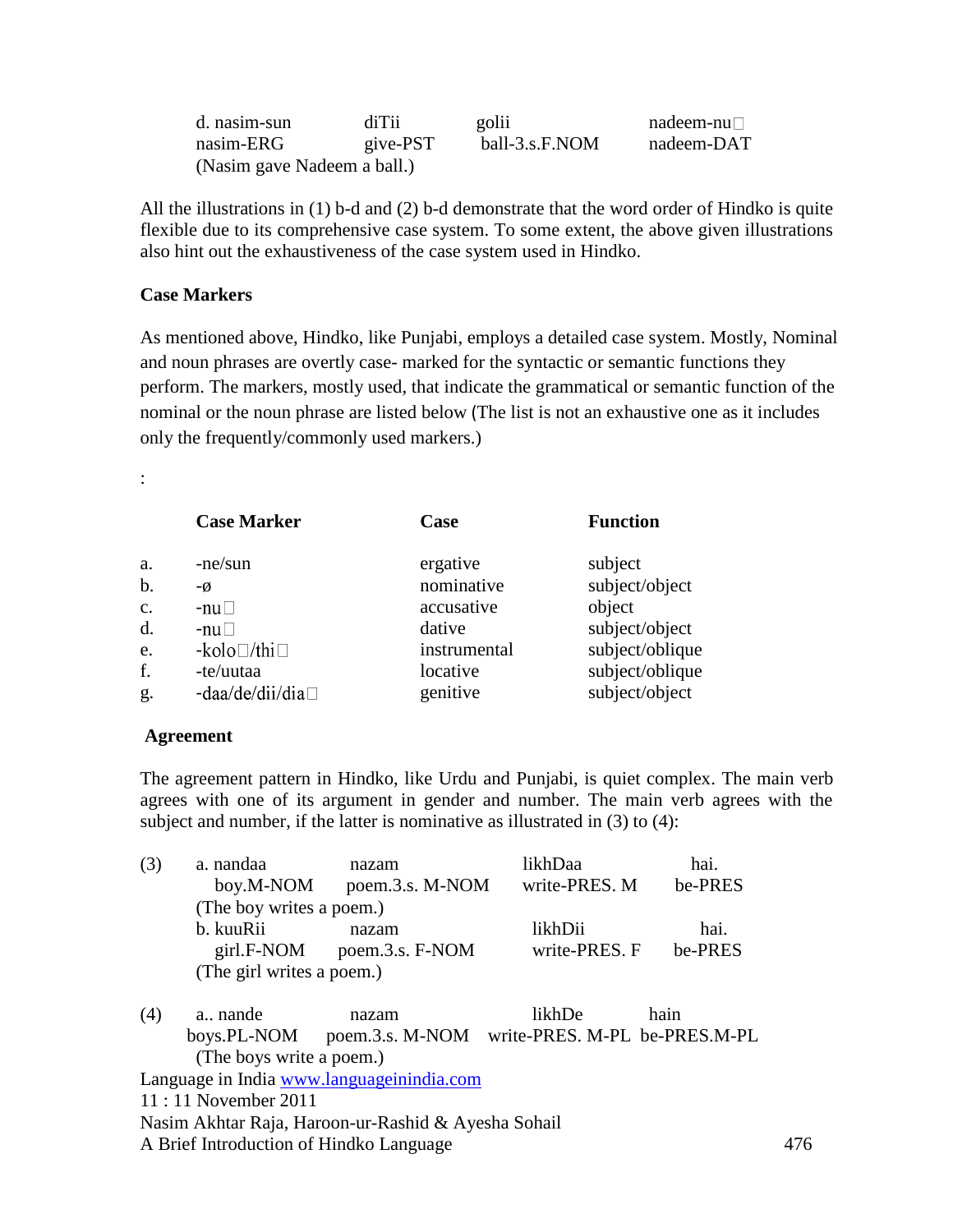$\mathbf{b}$ . kuuria $\Box$  hain. girl.PL-NOM poem.3.s. F-NOM write-PRES. F.PL be-PRES.F.PL. (The girls write a poem.)

If the subject is "non-nominative", e-g. ergative, then the verb agrees with whatever nominal is in NOM case. This pattern is illustrated in (5) to (6):

| (5) | a. <i>nasim-ne</i>      | bakraa           | anDiaa           |  |
|-----|-------------------------|------------------|------------------|--|
|     | Nasim. M-ERG            | goat.3.s.M-NOM   | bring-Past.M.    |  |
|     | (Nasim brought a goat.) |                  |                  |  |
|     | b. nasim-ne             | bakrii           | anDii            |  |
|     | Nasim. M-ERG            | bakrii.3.s.F-NOM | bring-Past.F.    |  |
|     | (Nasim brought a goat.) |                  |                  |  |
| (6) | a. nasim-ne             | kaTaab           | anDii            |  |
|     | Nasim-ERG               | book.3.s.F-NOM   | bring-PRES.F.s.  |  |
|     | (Nasim brought a book.) |                  |                  |  |
|     | b. nasim- ne            | $ka Taaba \Box$  | an Dia           |  |
|     | Nasim.-ERG              | book.3.PL.F-NOM  | bring-PRES.PL.F. |  |
|     | (Nasim brought books.)  |                  |                  |  |

### **Morphology**

The morphology of Hindko is a concatenative one as inflectional as well as derivational morphemes are strung together in a linear way as given in  $(7-9)$ :

| (7) |                 | <b>Singular</b>          | plural  |
|-----|-----------------|--------------------------|---------|
|     | a.              | <i>Chowk</i> (crossroad) | Chowkan |
|     |                 | Zat (caste)              | Zatan   |
|     | $\mathcal{C}$ . | Gal (talk)               | Gallan  |

The illustrations in (7) a-c demonstrate that the plural morpheme (There are various rules involved in the pluralization of nouns. This rule is one of them. The discussion of all the rules will shift the focus of the study and take us far away, that's why, the discussion is limited. The morpheme 'a $\square$ ' is also attached with the base forms of verbs to have the interrogative form.) 'a $\Box$ ' is strung with the roots to form the plural of the nouns. All these singular nouns are pluralarized by the addition of the plural morpheme ( $a\Box$ ). The suffixing of morphemes with the base form of the verb to inflect for different grammatical functions is also found in Hindko. The pattern is shown in (8) below:

| $(8)$ Base          | <b>Progressive</b>                                  | Past | <b>Future</b> | Interogative |  |
|---------------------|-----------------------------------------------------|------|---------------|--------------|--|
|                     | <b>Present</b>                                      |      |               |              |  |
|                     | Language in India www.languageinindia.com           |      |               |              |  |
| 11:11 November 2011 |                                                     |      |               |              |  |
|                     | Nasim Akhtar Raja, Haroon-ur-Rashid & Ayesha Sohail |      |               |              |  |
|                     | A Brief Introduction of Hindko Language             |      |               |              |  |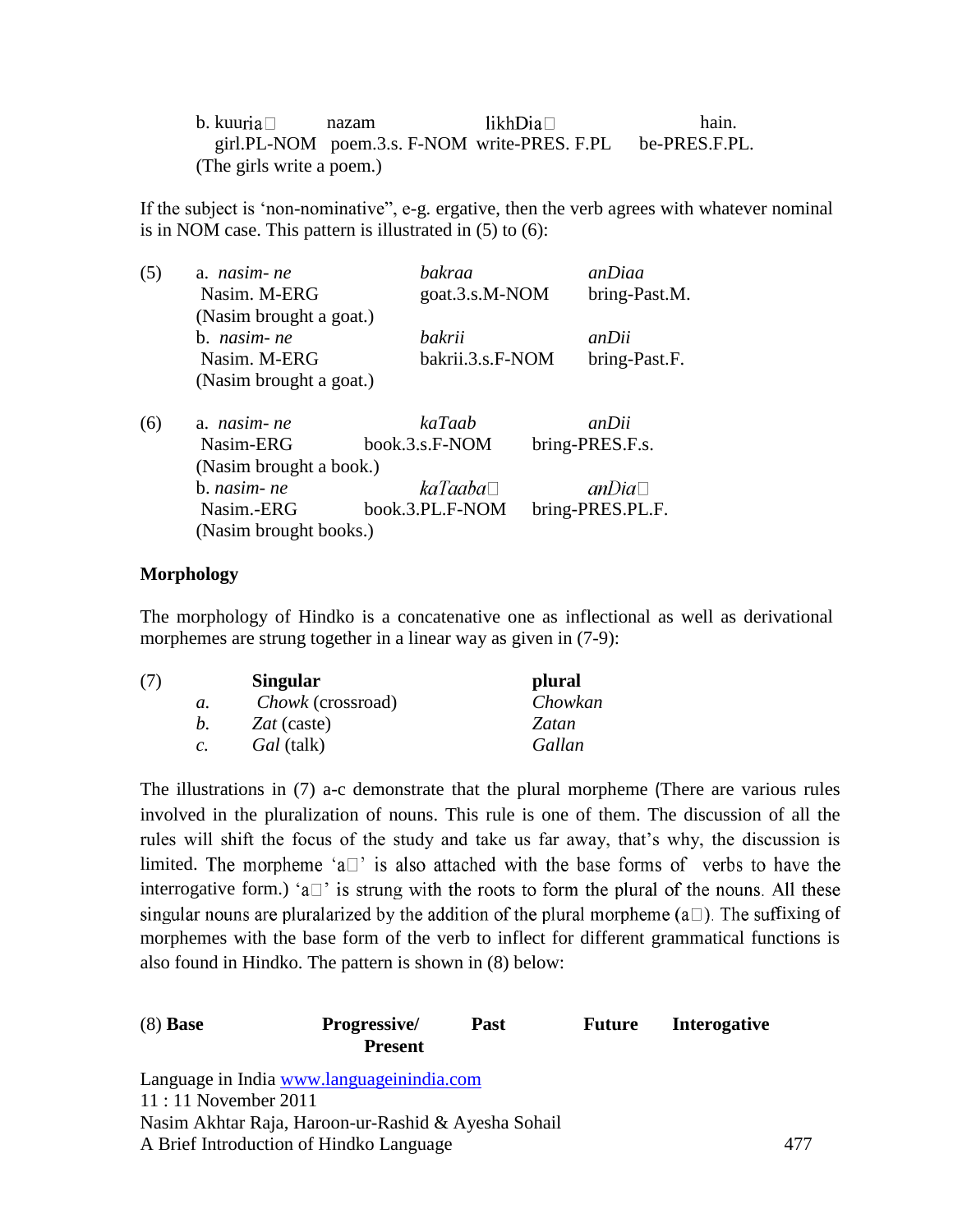| a. PaR (study)      | paRdaa  | paRyaa  | paRsii  | paRRa         |
|---------------------|---------|---------|---------|---------------|
| b. SaR (be jealous) | saRDaa  | saRyaa  | saRsii  | saRRa         |
| c. Tur (move)       | turDaa  | turyaa  | tursii  | tura          |
| d. Lang (pass)      | langDaa | langyaa | langsii | langa         |
| e. Das (tell)       | dasDaa  | dasyaa  | dassii  | $dasa\square$ |

This data in (8) a-e indicate the use of different morphemes suffixed with the base form to inflect for various verb forms in order to perform different grammatical functions. The morpheme 'daa' is used to denote present tense and progressive aspect, the morpheme 'yaa', to form past tense, the morpheme 'sii' to express future and the morpheme ' $a\Box$ ' to ask a question. The base forms are used as imperative forms. This means that Hindko language resembles with Urdu and Punjabi in its morphological system as these languages also concatenate different morphemes to perform different grammatical functions as mentioned above.

The concatenation of morphemes in Hindko, like Urdu and Punjabi, is not restricted to inflectional morphology only as derivational morphemes are also affixed to derive new words as shown in (9):

| (9) | a.             | Noun $+$ Suffix             |          | <b>Adjective</b>            |
|-----|----------------|-----------------------------|----------|-----------------------------|
|     |                | kittaab (book) - ee         | $=$      | kittaabee (bookish)         |
|     |                | khut (trouble) - ee         | $=$      | khuttee (troubling)         |
|     |                | hassaab (calculation) -ee   | $\equiv$ | hassaabee (calculated)      |
|     | $\mathbf{b}$ . | $Prefix + Adjective$        |          | <b>Adjective</b>            |
|     |                | $ghar - zarori$ (necessary) | $=$      | gharzarori (uncessary)      |
|     |                | ghar - haazer (present)     | $=$      | <i>gharhaazer</i> (abscent) |
|     |                | <i>ghar-mufeed</i> (useful) |          | <i>gharmufeed</i> (useless) |
|     |                |                             |          |                             |

The illustrations in (9) a indicate the use of the class changing morpheme'-ee' which is suffixed to derive adjectives from nouns while (9) b demonstrate the use of the class maintaining morpheme "ghar-" which is prefixed to derive adjectives from adjective.

### **Sound System**

The sound system of Hindko, like other languages, comprises of vowels and consonants as given below:

#### **a. Vowels**

The vowel system of Hindko spoken in Muzaffrabad, consists of nine pure vowels, five nasal vowels and three diphthongs (Haroon, 2011). The pure vowels are shown below in the quadrilateral: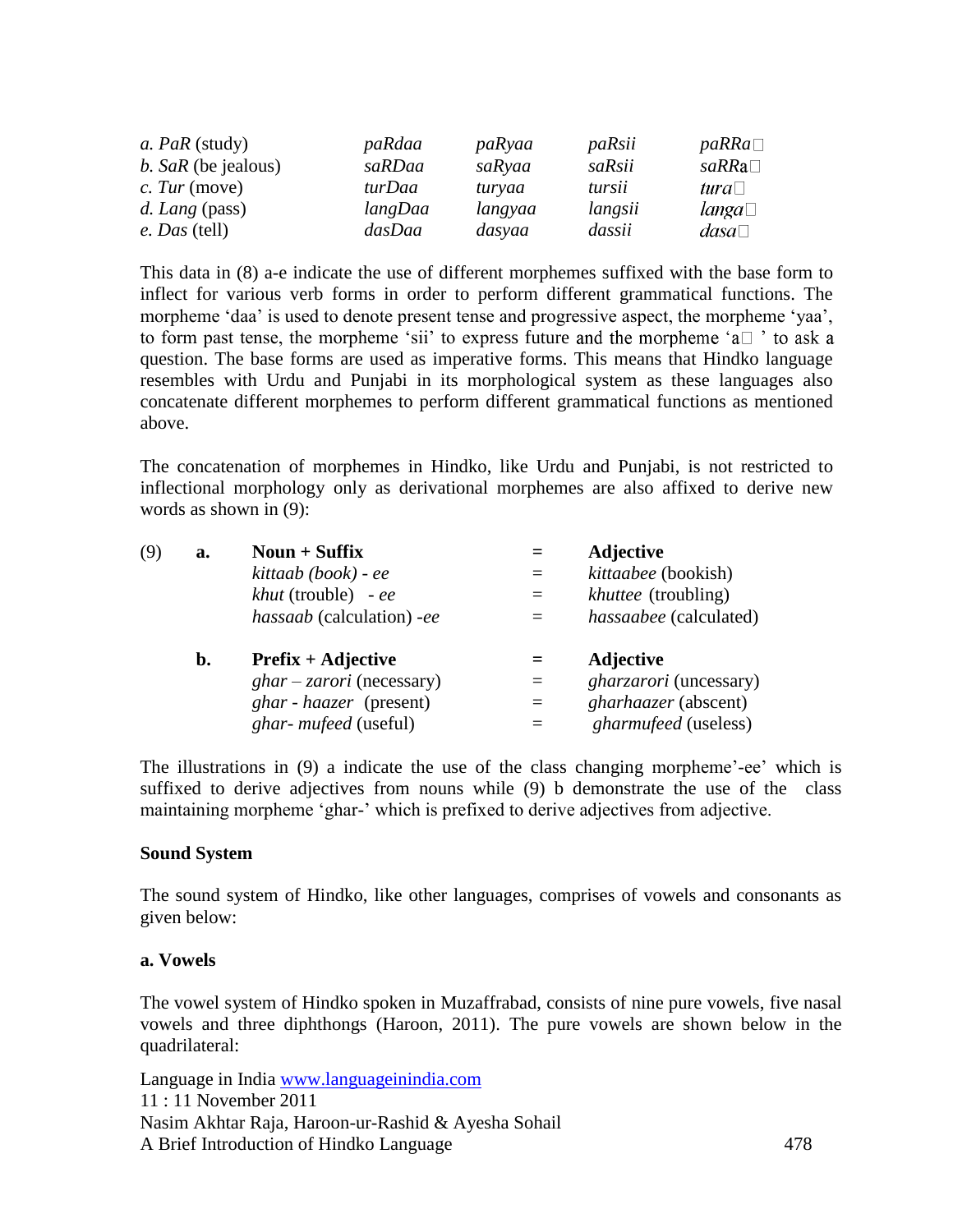

In the light of this quadrilateral, the features of these vowels are as given under:

| $\sqrt{1}$ | Front       | Close      | Spread  | Long  |
|------------|-------------|------------|---------|-------|
| $\sqrt{L}$ | Front       | Close      | Spread  | Short |
| /e/        | Front       | Half-Close | Spread  | Long  |
| $\alpha$   | Front       | Half-Open  | Spread  | Long  |
| $\Theta$   | Central     | Half-Open  | Neutral | Short |
| /a         | Central     | Open       | Neutral | Long  |
| o          | Back        | Half-close | Rounded | Long  |
| $\sqrt{Q}$ | Back        | Close      | Rounded | Short |
| /u/        | <b>Back</b> | Close      | Rounded | Long  |
|            |             |            |         |       |

All the long vowels except /æ/ have nasal counter parts. Thus the nasal vowels are  $\Lambda \Box$   $\mathbf{e} \Box$  $a \Box o \Box$  and  $u \Box$ . As far as diphthongs are concerned, these are not very productive. The closing diphthongs are /**oɪ**/ and /**aɪ**/ while centring diphthongs is /**ʊa**/.

#### b. **Consonants**

Awan (2004) describes Hindko consonants using International Phonetics Association (IPA) symbols that are also found in Hindko spoken in Muzaffarabad (Haroon, 2011). These are given with the values stated against each as below:

| <b>Phoneme</b> | <b>Example</b>                            | <b>Distinctive Features</b> |
|----------------|-------------------------------------------|-----------------------------|
| /P/            | <i>pee</i> (drink)                        | voiceless bilabial stop     |
|                | Language in India www.languageinindia.com |                             |

11 : 11 November 2011 Nasim Akhtar Raja, Haroon-ur-Rashid & Ayesha Sohail A Brief Introduction of Hindko Language 479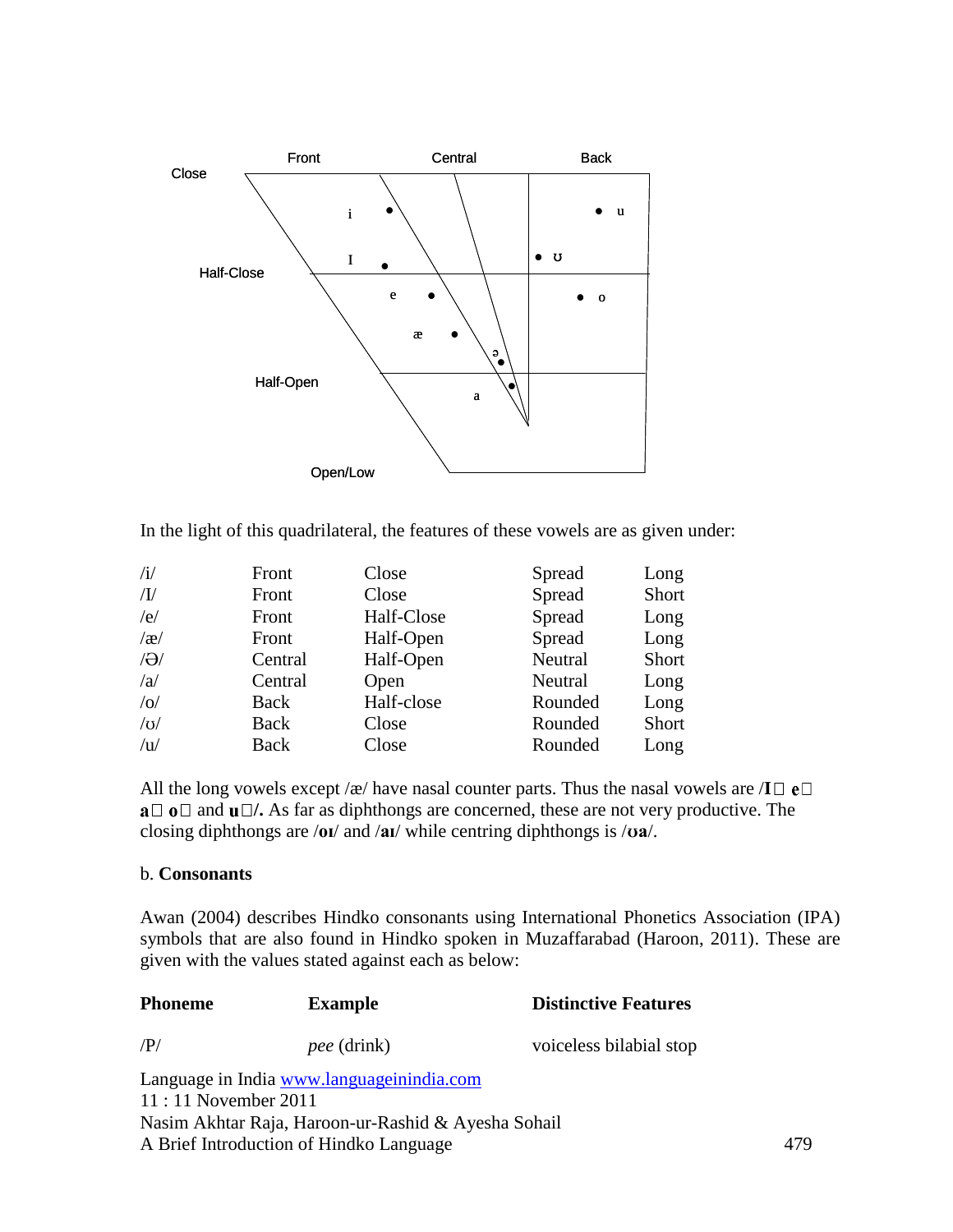| /P <sup>h</sup>     | phuk (take)               | voiceless bilabial stop aspirated |
|---------------------|---------------------------|-----------------------------------|
| /b/                 | bol (speak)               | voiced bilabial stop              |
| /t/                 | tang (hang)               | voiceless alveolar stop           |
| /t <sup>h</sup> /   | thag (befool)             | voiceless alveolar stop aspirated |
| /d/                 | dad (frog)                | voiced alveolar stop              |
| $/$ t $/$           | Tol (weigh)               | voiceless dental stop             |
| $/\underline{t}$ h/ | <i>thalii</i> (big plate) | voiceless dental stop aspirated   |
| $/\underline{d}$ /  | daa (trick)               | voiced dental stop                |
| /k/                 | ke (what)                 | voiceless velar stop              |
| /k <sup>h</sup> /   | $khun$ (dig)              | voiceless velar stop aspirated    |
| /g/                 | <i>gaar</i> (mud)         | voiced velar stop                 |
| /m/                 | $mak$ (maiz)              | voiced bilabial nasal stop        |
| /n/                 | nikkaa (young)            | voiced alveolar nasal stop        |
| $/\eta/$            | <i>sing</i> (horn)        | voiced velar nasal stop           |
| /f/                 | foTgii (death)            | voiceless labio-dental fricative  |
| $/\mathrm{v}/$      | vaarii (turn)             | voiced labio-dental fricative     |
| $\sqrt{s}$          | sukkaa (dry)              | voiceless alveolar fricative      |
| z                   | zaat (caste)              | voiced alveolar fricative         |
| $/ \Theta /$        | <i>thaal</i> (big plate)  | voiceless dental fricative        |
| $\sqrt{2}$          | scharoi (awkward)         | voiceless palatal fricative       |
| $\sqrt{x}$          | khat (letter)             | voiceless velar fricative         |
| $\mathbf{Y}$        | ghalat (wrong)            | voiced velar fricative            |
| $\boldsymbol{h}$    | haq (right)               | voiceless glottal fricative       |
| $\sqrt{l}$          | luk (waist)               | voiced alveolar lateral           |
| /r/                 | rakkaR (barren)           | voiced alveolar trill             |
| $\sqrt{L}$          | <i>RoR</i> (push down)    | voiced retroflex flap             |
| /tʃ/                | chaa (pick up)            | voiceless palatal affricate       |
| $\frac{d}{3}$       | <i>jat</i> (hair)         | voiced palatal affricate          |
| $\sqrt{j}$          | yaa (or)                  | voiced palatal approximant        |

## **Conclusion**

This paper establishes that Hindko is an Indo-Aryan language that branches off the Indo-Iranian family and native speakers are found in different scattered parts of the Sub-continent. Structurally, it resembles Hindi, Urdu, Punjabi as the flexible word order, elaborated case system, concatenative nature of morphology and phoneme patterns are greatly like them.

===============================================================

#### **References**

Addleton, J. S. (1986). The importance of regional languages in Pakistan. *Al-Mushir XXVIII ( 2*), 58-80.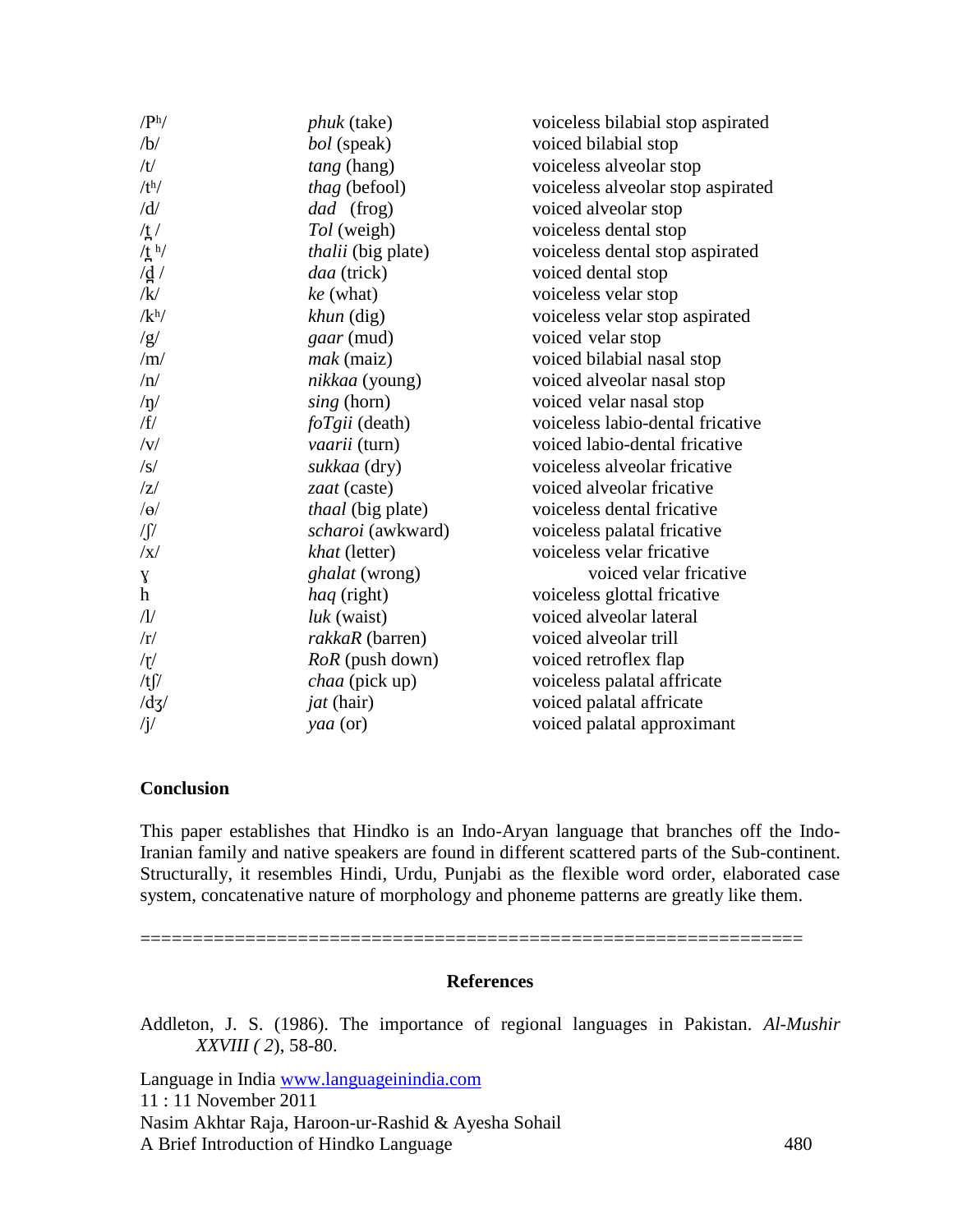- Ahmed, B. (2008). *Hazara main Hindko zuban-o-addab ki tarikh.* Abbottabad: Adbiat Hazara.
- Akhtar, N. R. (2000). *Aspectual complex predicates in Punjabi. (Unpublished Doctoral Dissertation)* University of Essex, Essex.
- Awan, A. (1994). *The phonology of verbal phrase in Hindko.* Peshawar: Idare Farough-e-Hindko (Regd.).
- Awan, A. (2004). *Hindko sautiyaat.* Peshawar: Idare Farough-e-Hindko (Regd.).
- Bhatia, T. K. (1993). Punjabi: *A cognitive-descriptive grammar.* London and New York: Routledge.
- Bokhari, S. (1991). *Urdu zuban ka sauti nizam.* Pakistan: Jamil Jalbi.
- Haroon-ur-Rashid. (2011). The phonology of English loanwords in Hindko: vehicle register. (unpublished M. Phil thesis) University of AJ&K, Muzaffarabad.
- Koul, N. O. (2008). *Modern Hindi grammar.* USA: Dunwoody Press.
- Masica, C. P. (1991). *The Indo Aryan languages.* Cambridge: Cambridge University Press.
- O"Connor J. D. (1980). *Better English pronunciation.* Cambridge: Cambridge University Press.
- Rensch, R. C. (1992). *Sociolinguistic survey of Northern Pakistan Vol. 3 Hindko and Gujri.* England: National Institute of Pakistan Studies and Summer Institute of Linguistics.
- Roach, P. (2000). *English phonetics and phonology*, Cambridge: Cambridge University Press.
- Shackle, C. (1979). Problems of classification in Pakistani Punjab. *Transactions of the Philological Society*, 191-210.
- Shackle, C. (1980). Hindko in Kohat and Peshawar. *Bulletin of the School of Oriental and African Studies.* 43 (3), 482-510.

Retrieved on Jan. 10, 2011 from http //: www. Sheenweb.com.

=================================================================